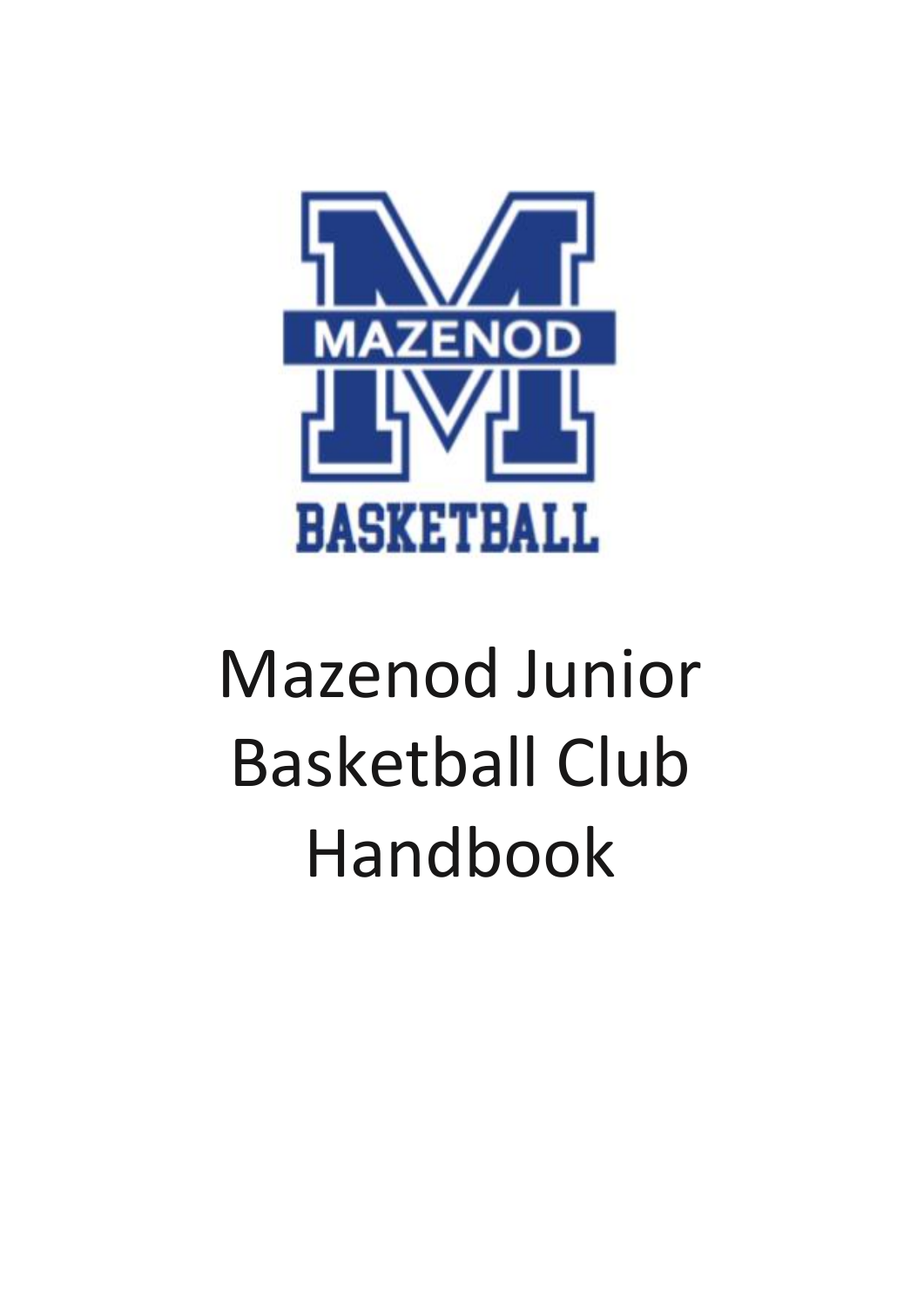

Welcome to the Mazenod Junior Basketball Club. This booklet has been prepared to assist you in understanding the various processes, procedures and policies that govern player, parent and coach involvement.

You are strongly encouraged to join our Facebook page by clicking 'like' facebook.com/MazenodJuniorBasketballClub and find us on Instagram at

During each season you will be sent detailed information on various subjects. It is important that you regularly check your emails and keep your details up to date. We also use Facebook and Instagram to keep our members informed. MJBC uses SportsTG to communicate timely information with our MJBC members.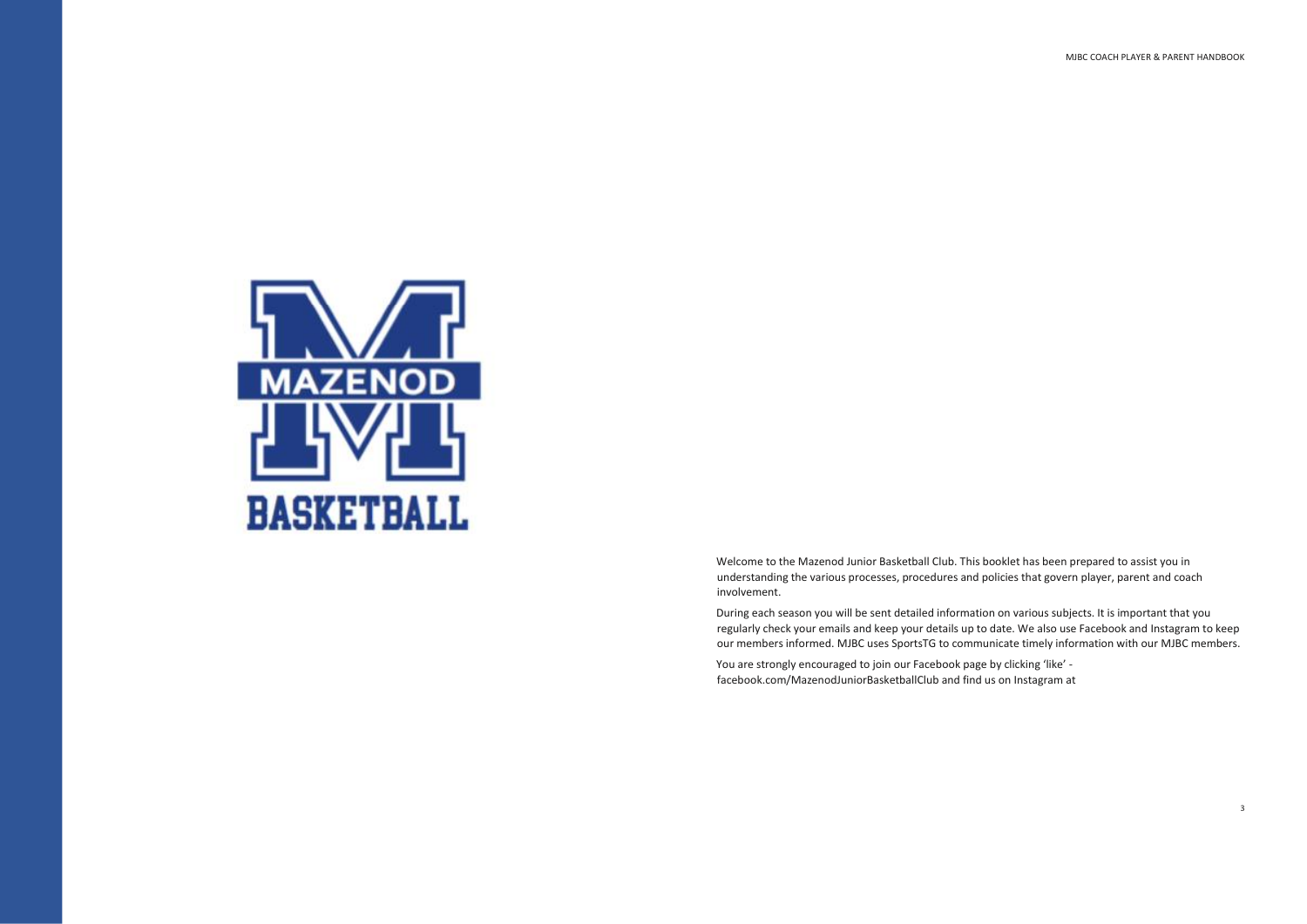

#### **PLAYING DOMESTIC LEVEL BASKETBALL**

MJBC competes in competition at Kalamunda & Districts Basketball Association (KDBA) at Ray Owen Recreation Centre in Lesmurdie.

MJBC teams compete against other basketball clubs and teams within the association.

MJBC also participate in other associations throughout the Perth, Metropolitan area. These teams are teams put together who want to give themselves another challenge against other competitions or are invited to play at a more developed level.

All MJBC players are expected to challenge themselves and continually refine their skills and are encouraged to participate in our skills development programs during each season.

#### **TEAM MANAGER RESPONSIBILITIES**

A Team Manager is a voluntary role and is usually a parent within the team (all student coaches MUST have a parent Team Manager).

Team Managers are responsible for:

- Administration support to the Team and the Coach.
- Communicating important information to players their and families.
- Assisting the coach in ensuring the safety of all players throughout every game.
- Ensuring that you know where First Aid is available.
- Carrying all medical indemnity and medical requirements for each player to all games.
- Ensuring that a parent attends each training session if the team is coached by a student coach.
- At each game you are required to arrange a scorer, ensuring players have paid their entry fee by collection of player receipts, have the score sheet/tablet entered with all players playing.
- Assisting MJBC's Registrar and Team Coordinator to ensure the contact details of each player is correct and up to date.
- Promote to parents, players and coaching staff the Basketball Western Ausyralia Code of Conduct and the Mazenod College Ethos.
- Other duties as directed by MJBC.

#### **COACHING RESPONSIBILITIES**

MJBC coaches are usually voluntary parents or student coaches from Mazenod College. On the odd occasion, previous Mazenod College students will volunteer their services to coach as well as student uncles.

Each team will be allocated a Coach and you can have an Assistant Coach which will be arranged by the Coach. All coaches are required to conform with KDBA Local Playing Rules V1.2.

All Coaches and Assistant coaches who do not have a sibling/son in the team they are coaching are required to satisfactorily complete a Working with Children (WWC) check and the signing of a statutory declaration in regard to their character and conduct before being able to coach an MJBC team.

All coaches should strive to improve their knowledge of the game and how best to impart the various skills to their players. This is generally undertaken by attending BWA accredited coaching sessions, personal endeavours and upgrading qualifications.

Any queries regarding Coaching courses should be referred by email to MJBC Coordinator [coordinator.mjbc@gmail.com](mailto:coordinator.mjbc@gmail.com)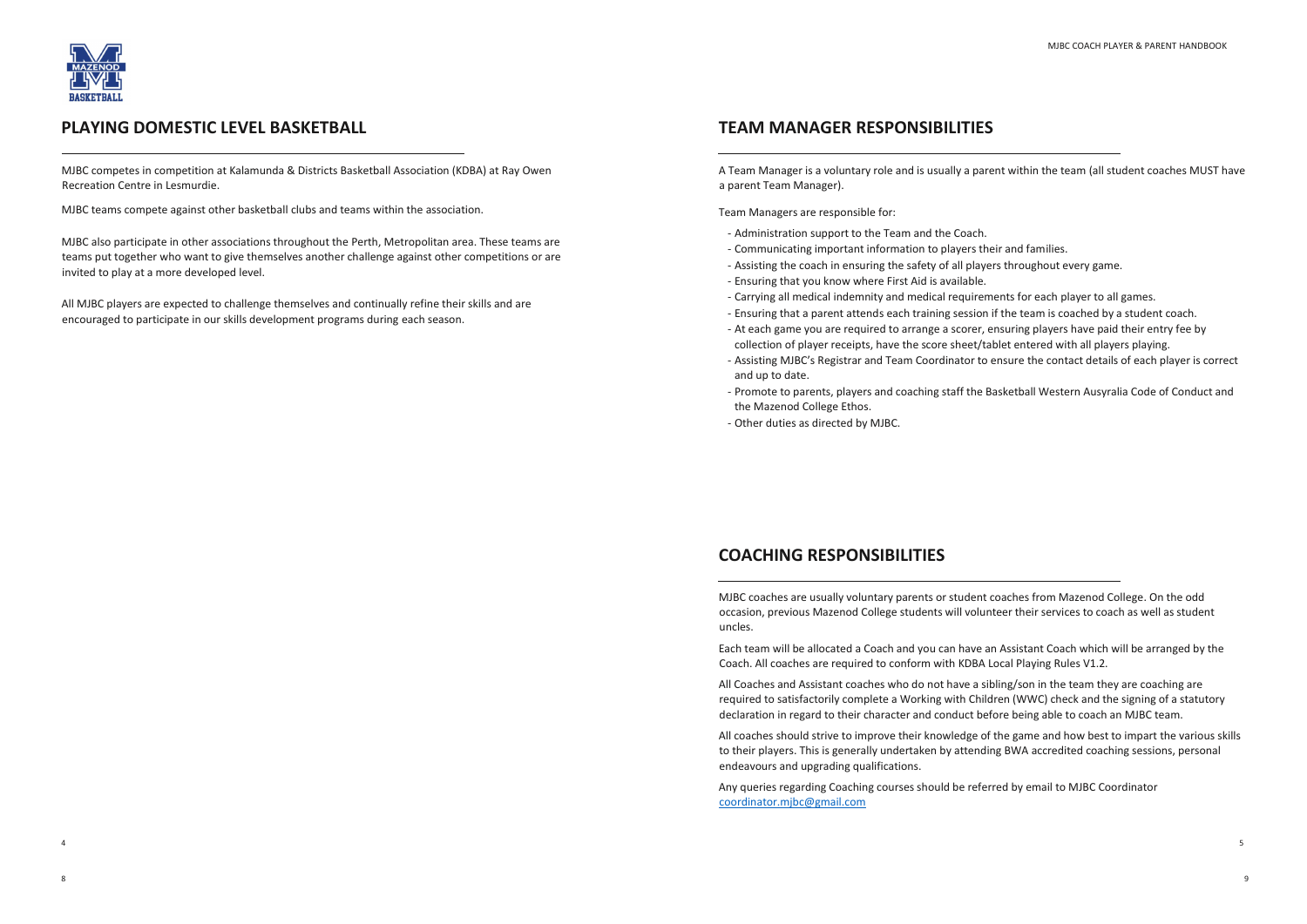

#### **COMPLAINTS AND ISSUE MANAGMENT**

From time to time, contentious issues arise that may cause some concern. It is important that these issues are raised and dealt with at the earliest possible stage. Parents must respect Coaches and realise that sensible and productive discussions rarely occur if a person is upset or emotional.

Most issues can be resolved through discussion with the Team Manager and/or Coach. Parents and players are advised to not raise a contentious issue with a coach immediately after a game. Please make time to meet with your coach outside of match times.

The correct process to lodge a complaint is by following the 'Complaints and Feedback' <https://www.sunsbasketball.com.au/competition-information/>

If you are not satisfied with the outcome or response you should direct your inquiry to the MJBC Vice President – [vppresident.mjbc@gmail.com](mailto:vppresident.mjbc@gmail.com)

#### **PARENTS BEHAVIOUR**

Our parents are a vital resource in the successful running of MJBC. There are times where a very small percentage of parents create friction and tension amongst a team. Parents that cause conflict with players, coaches, team managers and officials are not welcome at MJBC. Conflict causes major disruptions to teams and the Committee of Management will have a zero tolerance towards behaviour outside of Basketball WA's Code of Conduct. Please familiarise yourself with the Codes of Conduct prior to and during the Season. As a parent you are expected to understand and behave in line with the code of conduct and Mazenod College Ethos.

#### **GRADING AND PLAYER MOVEMENT**

MJBC reserves the right to remove or regrade teams to higher or lower division in accordance with the BWA Rules of Operation during the season. Players and teams are put together and graded upon their skills from previous seasons.

Please note that if there are not enough teams for a division to be considered by KDBA, teams may be placed in another division at the discretion of KDBA.

Limited re-grading will be done by KDBA after round 4 of competitions. In general, teams who have won every game by large amounts may be regraded up to a higher division. Teams who have lost every game by large amounts may be regraded down a division. Other factors including teams played and winning/loosing margins will also be taken into consideration.

We ask you to respect the decision of MJBC and KDBA and if you have any queries or concerns contact our Vice President via email on [vppresident.mjbc@gmail.com](mailto:vppresident.mjbc@gmail.com)

#### **FINANCIAL MATTERS**

Players are not confirmed on a team until their fees have been paid, which is due before the commencement of each season. The club reserves the right to offer the position to another player if fees remain unpaid.

If a family is having financial difficulties, please contact MJBC Registrar via email [registrar.mjbc@gmail.com](mailto:registrar.mjbc@gmail.com) to have a confidential conversation.

#### **GAME FEES**

At each game, each team player must pay a "game fee" of \$8 (2021) upon entry to Ray Owen Complex at the reception desk. This payment can be made either by cash or card. In addition, KDBA do offer a 'prepaid card' that operates as a debit card for each game. These are available from the reception desk upon request.

Team Managers are required to collect the 'game fee' receipt from each player prior to the commencement of each game.

If a player is going to be late, a 'game fee' ticket must be purchased prior to game commencement and that said player must be playing on the court before half time.

If there are only 4 players in a team available on a game day (minimum is 5), an additional 'game day' ticket can be purchased to allow the team to play and this additional ticket can be reimbursed by MJBC.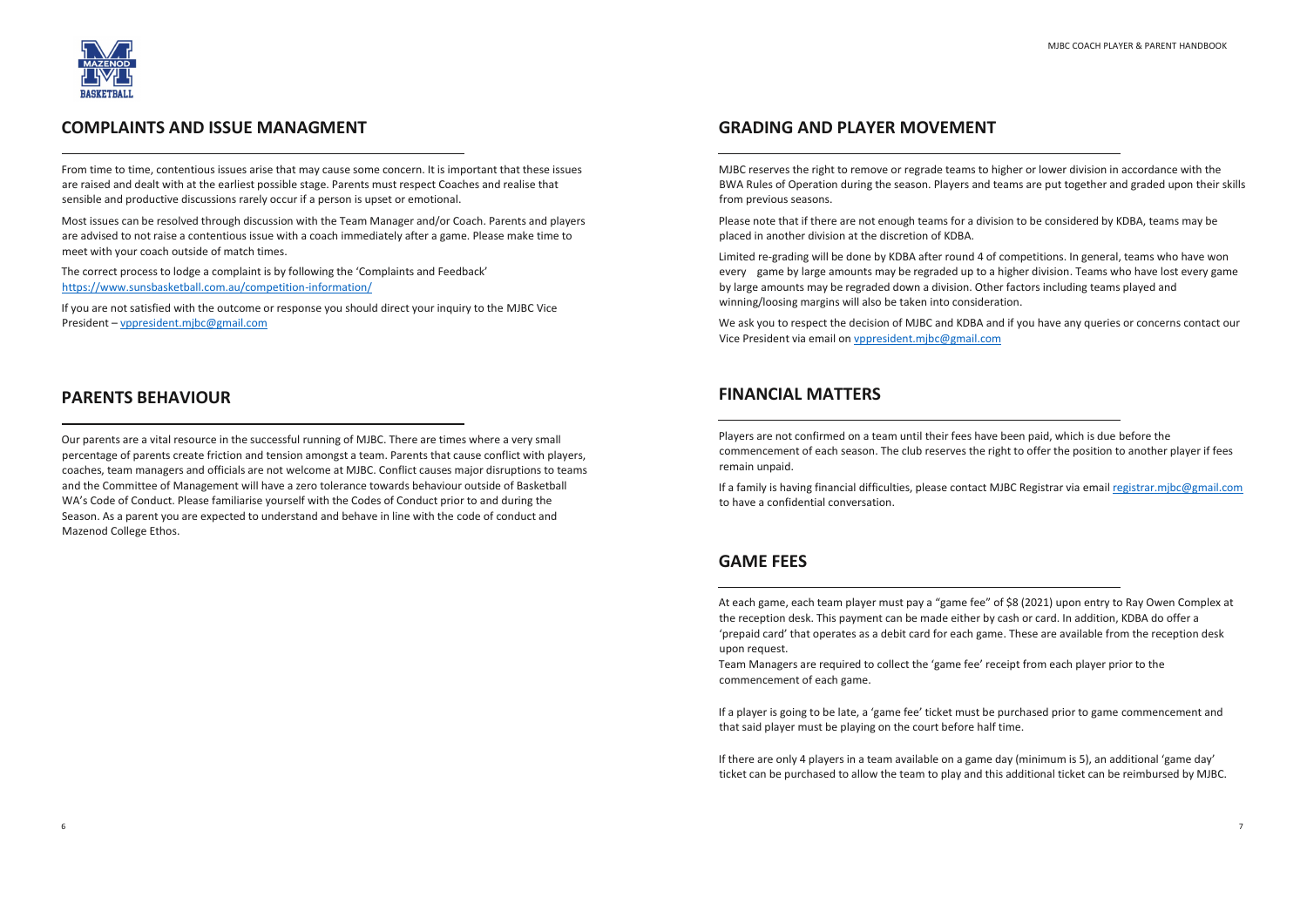

#### **EXPECTATIONS**

MJBC have a series of expectations of its players. All players, regardless of team are expected to:

- Behave in line with Mazenod College Ethos
- Abide by KDBA By Laws, Rules and Policies
- Abide by BWA's Player Code of Conduct
- Attend all training and skills sessions
- Attend all games even when injured (although not when ill)
- Report all injuries to their coach before playing or training
- Pay fees on time
- Participate in the team's obligation to promote Team Sport

Attendance at both games and training must be given paramount importance and priority. Attendance will be monitored by coaches and team manager and players may be penalised, removed or not selected if attendance is considered unsatisfactory.

#### **TRAINING**

- U13 U15 U19 on Monday nights
- U17 on Wednesday nights

Training sessions are usually held weekly with most teams making reservations for training at Mazenod (inside outside the gym) these bookings are to be sent through to the MJBC Coordinator via email on [coordinator.mjbc@gmail.com](mailto:coordinator.mjbc@gmail.com) for all teams. It is recommended that all players arrive at least 15 minutes prior to the starting time to stretch and prepare for the session. If for some unavoidable reason you cannot attend, you must notify your coach or team manager well in advance. Your coaches spend many hours preparing training sessions based on all players being in attendance. Notifying of nonattendance at last minute is not acceptable and may result in reduced court time.

- Team Name
- Competition ie Under 15's Division 3
- Date of Forfeit

The days and times of training sessions are set by your coach. Players are expected to commit to these training times

#### **PLAYING TIMES AND VENUES**

Matches are played on Monday and Wednesday nights;

Game times commence at 4:10 with the last game commencing at 9:30. KDBA tries to structure U13 and U15 games at the earliest as possible with the U17 and U19 towards the later timeslots. In reality, fixtures vary from these times, and the lower ranked the teams are structured the more variation there is.

#### **THE SEASON**

The playing season at KDBA are two seasons throughout the year:

Season 1: February through to June (Terms 1 & 2)

Season 2: July through to November (Terms 3 & 4)

The season's fixtures , results and team standings are available by searching for 'KDBA Fixtures' and selecting the appropriate page.

#### **FORFEITS, REFUNDS & GAME CANCELLATIONS**

Teams who need to forfeit a game should email as soon as possible the coordinator – [coordinator.mjbc@gmail.com.](mailto:coordinator.mjbc@gmail.com) Please make sure you provide us with the following information in your email

The coordinator will then try and work with you, to find you players if there are some available.

KDBA is provided with significant dates on the Mazenod College calendar which may clash with rostered game dates so that games can be rescheduled as far as possible.

If a forfeit or fine occurs, MJBC receives an invoice for the fine. Generally, this cost is not invoiced to teams BUT, MJBC reserves the right to pass ay fine onto a team or player if it is deemed appropriate. The amount of the forfeit fees is dependent on when notice of the forfeit is received by KDBA

Teams who forfeit any finals games will automatically be removed from the remainder of the Finals Series for that Competition.

Where games are disrupted due to no fault of the teams or the Association (e.g. power failure) then the Competition Manager will declare the game abandoned if more than 10 minutes of game time may be lost.

If the game has been declared abandoned with less than 10 minutes remaining until the end of the game, then the score will stand, with the game counted as a normal game played with the team ahead on scores winning the game.

If a game has been declared abandoned with more than 10 minutes remaining until the end of the game, then the game will be considered a washout. The score of the game will be 20-20 with both teams awarded a win.

In extraordinary circumstances when KDBA needs to cancel a game prior to the scheduled commencement of that game, an effort will be made to reschedule that game. IF that game cannot be rescheduled, then the game will be considered a washout.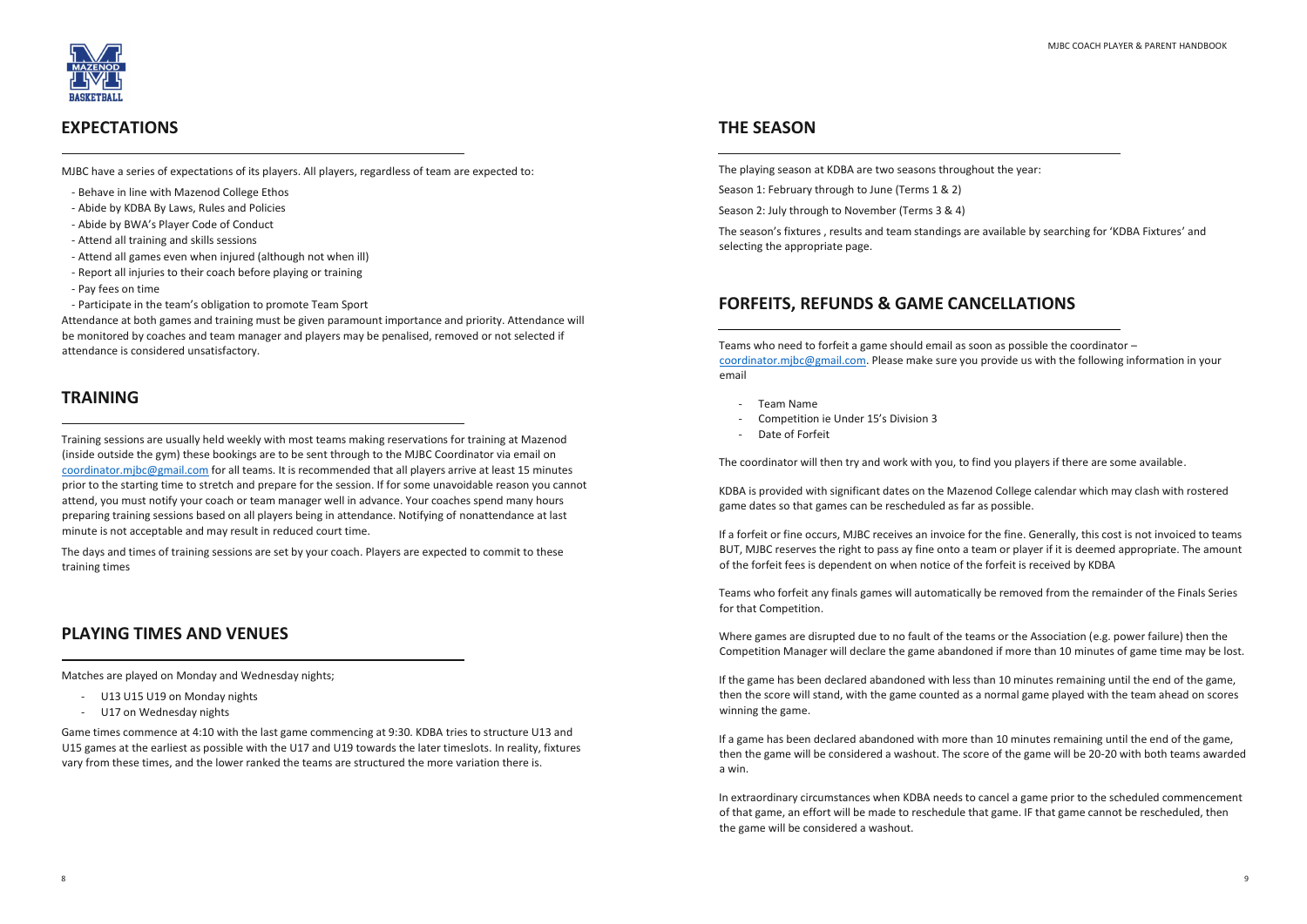

#### **COURT TIME**

Court time for the U13's and U15's Div 2 and below should be spread evenly throughout the team to allow all players the experience of participation with in the team.

Court time for U15's Div 1, U17's and U19's is not guaranteed. The coaches may give some players more or less court time based on the match, training attendance, player attitude and player performance. Court time is solely at the coach's discretion and is supported by MJBC. Players and families should be prepared for this at the commencement of the season. Complaints from parents or players in reaction to court time are not given consideration.

#### **INJURIES**

Registered players are covered for expenses associated with injuries incurred at games by KDBA through the BWA annual fee. When training at Mazenod College, players are covered by the College.

All players are encouraged to wear a mouth guard at games and training (this is not compulsory). Players must advise Team Coaches of any injury prior to training sessions or games. To promote team spirit players are required to attend all games even when injured, but not when ill.

If a player has a long-term injury it is imperative that you notify the MJBC Coordinator on [coordinator.mjbc@gmail.com](mailto:coordinator.mjbc@gmail.com) so if required, another player or fill-in can be arranged.

#### **UNIFORMS**

All players are required to wear the official MJBC uniform for pre -game warm-up and during the course of the game.

The MJBC uniform comprises of the following compulsory items:

- Playing singlet (reversible)
- Playing short (with no pockets)

No substitute items will be allowed unless approved by the MJBC Committee.

We also have a range of club Merchandise

- Training singlet (reversible)
- Hoodie
- Bag
- Socks

Merchandise can be purchased through our Uniform Manager on [uniforms.mjbc@gmail.com.au](mailto:uniforms.mjbc@gmail.com.au)

## **PLAYER CODE OF CONDUCT**

#### **1. UNDERSTAND AND PLAY BY THE RULES**

Understanding and playing by the rules is your responsibility. The rules exist for the safety, proper order and enjoyment of all people involved in basketball. The lessons to be learned in this respect in basketball are lessons that can and should be carried over into all aspects of your lives. Do not ignore or deliberately break any rules. Even if you think that a deliberate foul may give your team an advantage, you should not commit the deliberate foul in the interests of fair play. If you do consistently commit deliberate fouls or break the rules you must accept that there will be consequences for you and your team. Do not let yourself or your team down.

#### **2. RESPECT REFEREES AND OTHER OFFICALS**

Referees and officials have a difficult task to perform and you could not play the game without them. They are there to enforce the rules of play, but they cannot always be right. Accept bad calls graciously. Abuse of referees is unacceptable behaviour. Players who consistently dispute decisions or do not accept bad decisions are bad sports. If you disagree with a decision, have your coach, captain or manager approach the referee during a break or after the game, in an appropriate manner.

#### **3. CONTROL YOUR TEMPER**

Verbal abuse of officials is a serious offence against the rules of basketball. Verbally abusing other players or deliberately distracting or provoking an opponent are also not acceptable or permitted in basketball. Loss of temper is not only unpleasant for other participants in the game, it can also distract you and have an adverse effect on your concentration and effectiveness on the court.

#### **4. WORK EQUALLY HARD FOR YOU AND YOUR TEAM**

You owe it to yourself and others involved in your team to train and play to the best of your abilities. Your team's performance will benefit - so will you. If you are half-hearted about your involvement in the sport you will become dissatisfied and lose out on the much of the enjoyment and satisfaction you can derive from giving it your best.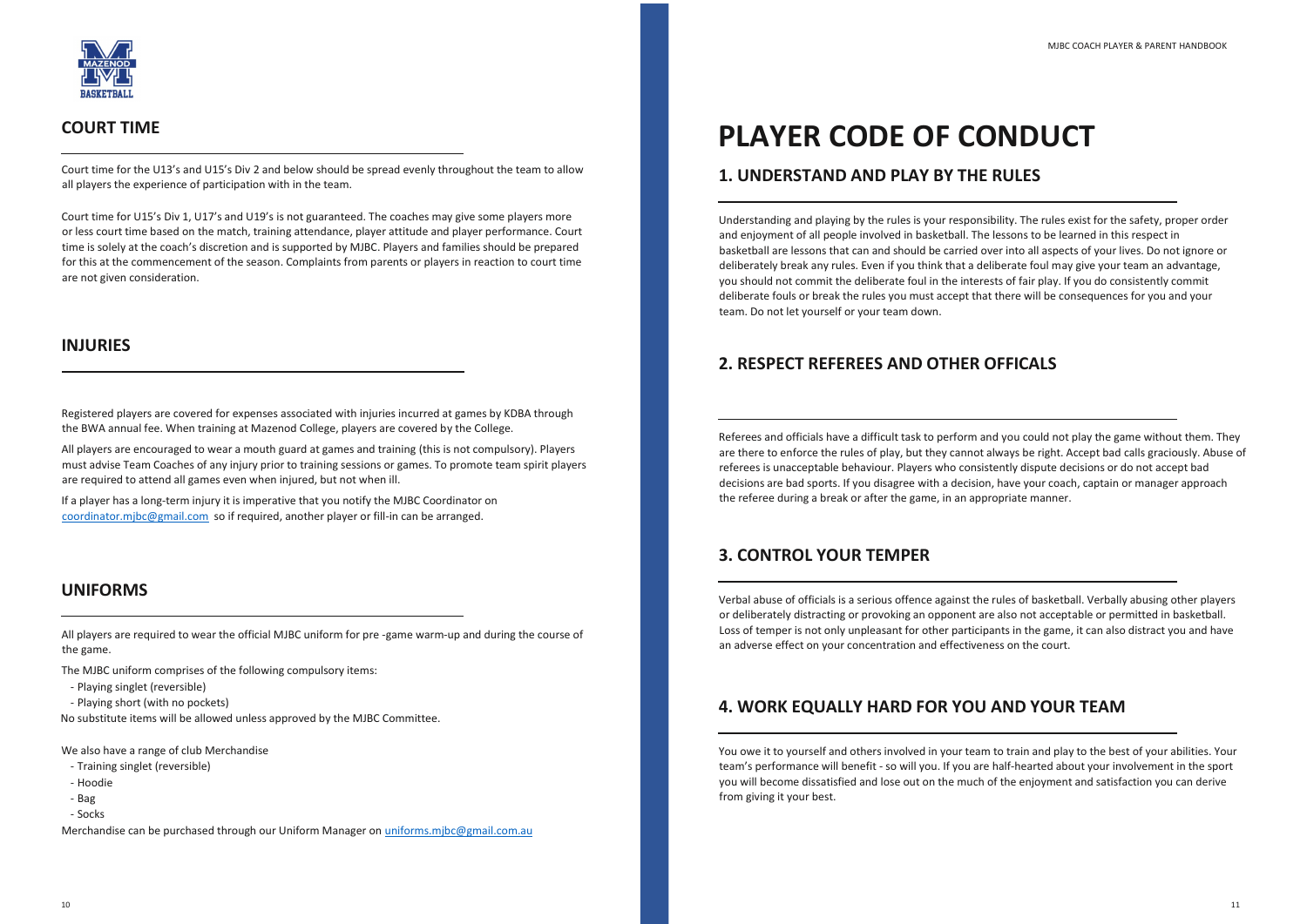

#### **5. BE A GOOD SPORT**

Acknowledge all good plays whether they be by your team or the other team. Good manners and respect can be infectious. Everyone likes to be praised when they do something well. If you acknowledge the achievements of your opponents, it is likely they will follow suit. Part of participation in sport is respect for all participants in the game. Your opponents are entitled to proper courtesy. Always introduce yourself to your opponents on court, congratulate them whether you win or lose and accept a loss gracefully. Remember that the opposition coach is there trying to do the best for their team and is also entitled to respect.

#### **6. TREAT ALL PLAYERS AS YOU WOULD LIKE TO BE TREATED**

Do not interfere with, bully or take unfair advantage of another player. Just because one of your team cannot perform as well as you do does not mean that they are not trying. Everyone makes mistakes. Do not abuse or ridicule another player when a mistake is made. Constructive guidance and encouragement when a player does well will assist a player to improve their game.

#### **7. PLAY FOR THE "ENJOYMENT OF IT" AND NOT JUST TO PLEASE PARENTS AND COACHES**

Playing sport, including basketball, should be fun. This does not mean that you shouldn't take it seriously, just that at the same time you should enjoy it. If you enjoy an activity you will perform much better and derive far more benefit from it than if it is an unpleasant experience. You may experience pressure from your coach and parents and others to perform outside of your capability or desires. Whilst this can be a positive and their way of showing you support in your activities; you should resist it where it no longer is enjoyable.

#### **8. RESPECT THE RIGHTS, DIGNITY AND WORTH OF EVERY PERSON**

Regardless of their gender, ability, cultural background, religion, or other factor irrelevant to the game, all persons connected with basketball are entitled to equal treatment and respect. Avoid any remarks that could be construed as offensive or discriminatory. Sometimes even a joke may give offence. Even if a person refers to themselves with a particular label, it should not be taken as an invitation for you to do so. Using discretion is imperative and it is better to err on the side of caution.

#### **9. BE PREPARED TO LOSE SOMETIMES**

Everyone wins and losses at some time. Be a fair winner and a good loser. Disappointment at losing is natural, but it should not be obvious to the point of being unpleasant for others. Just as unpleasant can be the boastful winner. Recognise that even in defeat, the loser has achieved something, just by playing. Not everything in life can be a winning situation. Losing can be an important learning experience for your wider life goals.

### **10. LISTEN TO THE ADVICE OF YOUR COACH AND TRY TO APPLY IT AT PRACTICE AND IN GAMES**

Your coach has been appointed to coach your team because they have certain abilities and experience. They have also undergone training to ensure that you get the best coach that you can commensurate with your skill levels. Apart from skills training, your coach can provide you with helpful advice on all aspects of playing basketball. Make the most of the opportunity provided to you to work with your coach to have a happy and successful experience in basketball.

### **11. ALWAYS RESPECT THE USE OF FACILITIES AND EQUIPMENT PROVIDED**

Facilities and equipment cost money and will only function properly if kept in good order. Ensure that you do not abuse anything provided for use. Do not engage in dangerous practices such as hanging off hoops or "slam dunking". Quite properly, these practices are banned in most venues. Not only can equipment be damaged but serious injury can occur.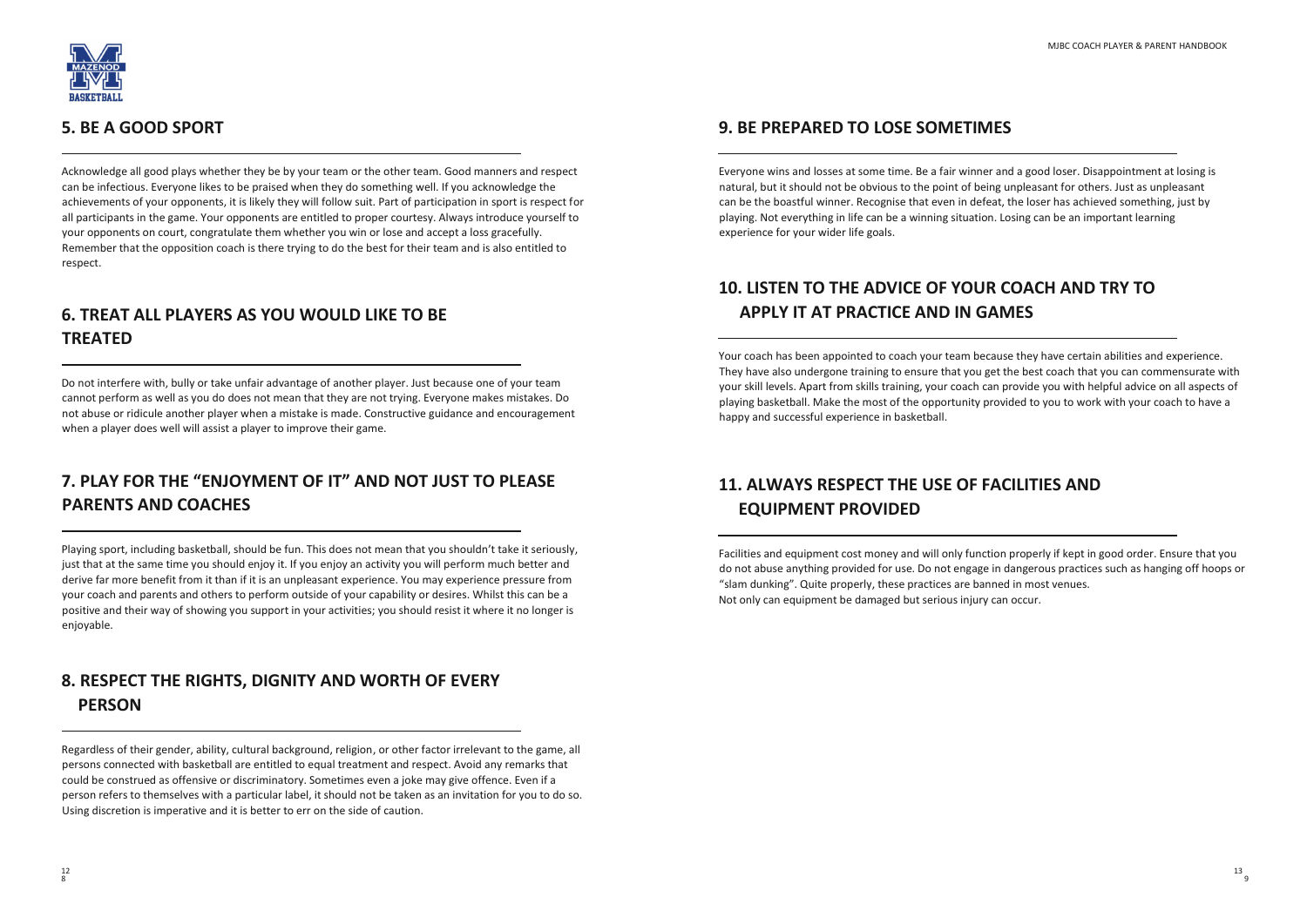

### **PARENT CODE OF CONDUCT**

#### **1. ENCOURAGE YOUR CHILDREN TO PARTICIPATE FOR THEIR OWN INTEREST AND ENJOYMENT, NOT YOURS**

Support your children in their participation in basketball but do not force them to play if they do not want to. Sport is played by children for enjoyment and fitness. It is good for their bodies but should also be good for their minds. If they feel too much pressure from you it may make them rebellious or even depressed. It is very tempting for parents who are involved in a sport, or who have children with abilities they wish they had themselves to try and force the children to participate or to participate at a level to which they do not aspire. Resist the temptation.

#### **2. ENCOURAGE CHILDREN TO ALWAYS PLAY BY THE RULES**

Just as responsible parents teach their children to obey the law of the land, so should those same parents encourage their children to play sport by the rules. If your children show no respect for the rules of the game of basketball, they can also come to believe that breaking the law is acceptable too. If you see your children constantly breaching rules you should be prepared to speak to them at an appropriate time.

#### **3. TEACH CHILDREN THAT AN HONEST EFFORT IS ALWAYS AS IMPORTANT AS A VICTORY**

Your children will suffer many disappointments in their lives. You should teach them from an early age that whilst a win in basketball will bring them much pleasure, it is not the most important thing. Participating to the best of their abilities is far more important than winning. You can help them learn this, so that the result of each game is accepted without undue disappointment.

#### **4. FOCUS ON DEVELOPING SKILLS AND PLAYING THE GAME REDUCE THE EMPHASIS ON WINNING**

If children see that effort is rewarded by an increase in skills, they will derive considerable pleasure and see the importance of striving to improve over the necessity to win every game. Primary responsibility for skills training rests with the children and their coaches but you can assist with their enthusiasm by attending games, encouraging them to practise away from formal training and games and even joining in with this practice.

#### **5.A CHILD LEARNS BEST BY EXAMPLE. APPLAUD GOOD PLAY BY ALL TEAMS.**

Acknowledge all good plays whether they be by your children's team or the other team. Good manners and respect can be infectious. If you acknowledge the achievements of your children's opponents, it is likely your children will follow suit. This can assist to create a positive and supportive climate for all children involved in the game.

#### **6.DO NOT CRITICISE YOUR OR OTHERS' CHILDREN IN FRONT OF OTHERS.**

Reserve constructive criticism of your own children for more private moments. Children can be very sensitive and feel strong humiliation if they are criticised in front of their peers. When you do feel the necessity to speak to your child about something that displeases you, make the effort to explain what the problem is and why you are concerned about it. If you can see some way of avoiding the problem in the future, also explain this to the children. Give your children an opportunity to offer you an explanation. You are not communicating with your children effectively if all the communication is one way.

#### **7.ACCEPT DECISIONS OF ALL REFEREES AS BEING FAIR AND CALLED TO THE BEST OF THEIR ABILITY**

Referees and officials have a difficult task to perform and your children could not play the game without them. They are there to enforce the rules of play, but they cannot always be right. Accept bad calls graciously. Abuse of referees is unacceptable behaviour. Players who consistently dispute decisions or do not accept bad decisions are bad sports. If you disagree with a decision, discuss it with your children in a constructive manner.

#### **8. SET A GOOD EXAMPLE BY YOUR OWN CONDUCT, BEHAVIOUR AND APPEARANCE**

Children often learn by example. You are the prime role models for them. Make your parenting rewarding and beyond criticism by leading by example. Do not criticise opposing team members or supporters by word or gesture. Accept loss graciously and applaud the efforts of all playing the game. Do not be one of the "ugly" parents occasionally seen at sporting events.

#### **9. SUPPORT ALL EFFORTS TO REMOVE VERBAL AND**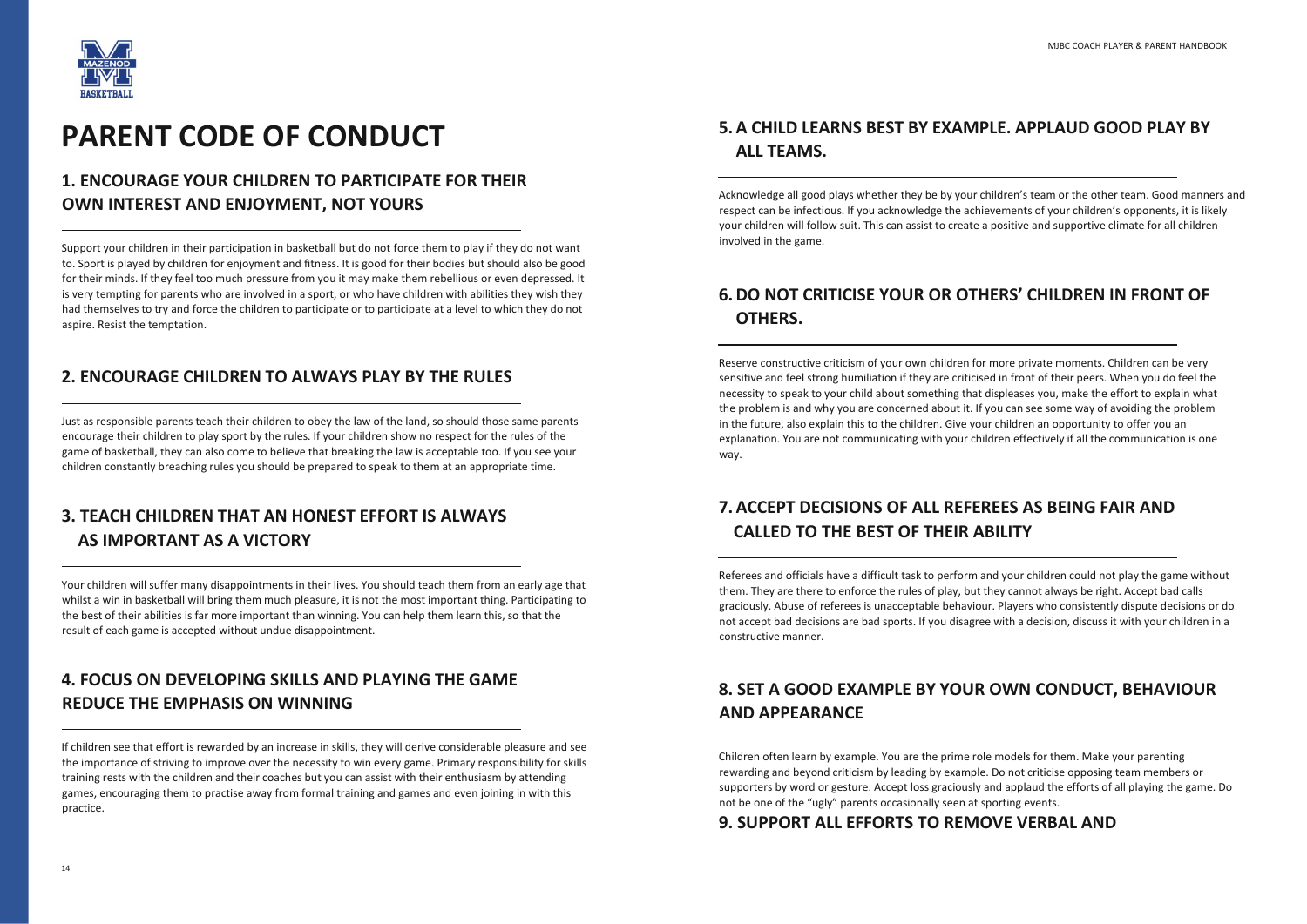

#### **PHYSICAL ABUSE FROM SPORTING ACTIVITIES**

Parents have considerable influence in how sports are conducted. Often, they are called on to perform volunteer work to help organise their and others' children's' activities. Use this rewarding experience, not just to assist in getting the necessary work performed, but also to influence the atmosphere in which your children play the sport. Children not as fortunate as yours whose parents are not willing or able to be involved may need some guidance on what is or isn't acceptable behaviour.

#### **10. RESPECT THE RIGHTS, DIGNITY AND WORTH OF EVERY PERSON**

Regardless of their gender, ability, cultural background, religion or other factor irrelevant to the game, all persons connected with basketball are entitled to equal treatment and respect. Avoid any remarks that could be construed as offensive or discriminatory. Sometimes even a joke may give offence. Even if a person refers to themselves with a particular label, it should not be taken as an invitation for you to do so. Using discretion is imperative and it is better to err on the side of caution. Your children will most likely follow your lead in matters of discrimination and vilification.

#### **11. SHOW APPRECIATION FOR VOLUNTEER COACHES OFFICIALS AND ADMINISTRATORS**

Volunteers are necessary for the functioning of sporting activities. Without them, your child could not participate. Whilst many are parents of people involved in the sport, many are also people dedicated to the sport and its development. Show them the respect and appreciation that they deserve.

#### **12. KEEP CHILDREN IN YOUR CARE UNDER CONTROL**

Basketball encourages you to bring your children to games. However, there can be dangers to them in a basketball stadium. They can also constitute a danger to players. You should ensure that children with you at a basketball game are well behaved and do not wander onto or too near to courts. They can easily be knocked down by a player or a player can trip over a child when concentrating on the play and not expecting a small child to be in the way.

#### **13. ALWAYS RESPECT THE USE OF FACILITIES AND EQUIPMENT PROVIDED.**

Facilities and equipment cost money and will only function properly if kept in good order. Ensure that you do not abuse anything provided for use. Discourage your children from engaging in dangerous practices such as hanging off hoops or "slam dunking". Quite properly, these practices are banned in most venues. Not only can equipment be damaged but serious injury can occur.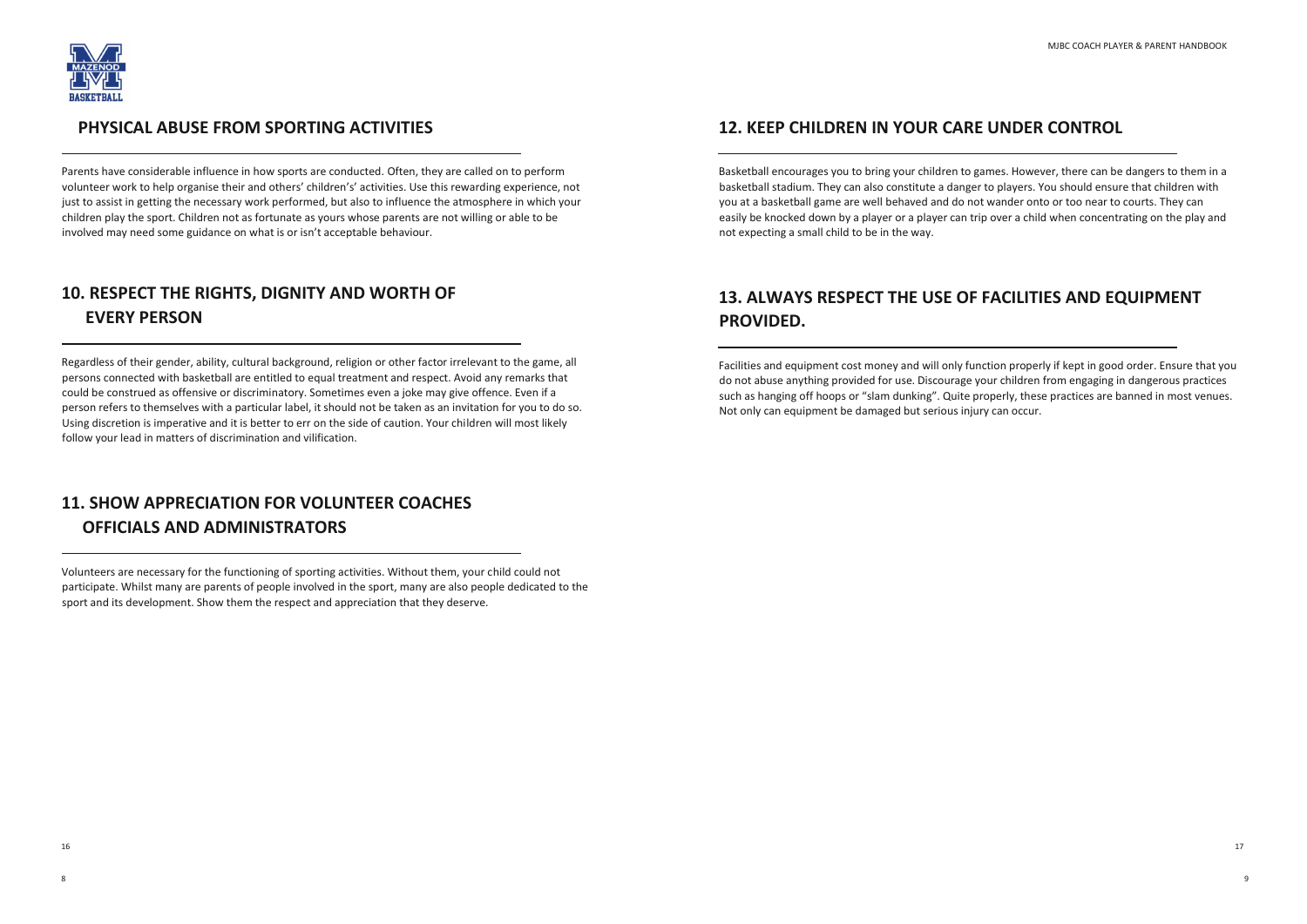The Mazenod Junior Basketball Club identifies a select number of talented MJBC players that display the greatest potential within the club or that have been or have the ability to achieve selection into a potential State level program or State level representation. The program MJBC recommends and offers is that of Scorpions Basketball Inc. which has a professional focus on coaching in a small group environment.

The Scorpions Basketball program will prepare players mentally for elite level basketball, develop goals and basketball IQ, improve advanced fundamentals, increase fitness and overall health. For further details please email [scorpionsbballinc@gmail.com](mailto:scorpionsbballinc@gmail.com)



### **HIGH PERFORMANCE DEVELOPMENT PROGRAM**